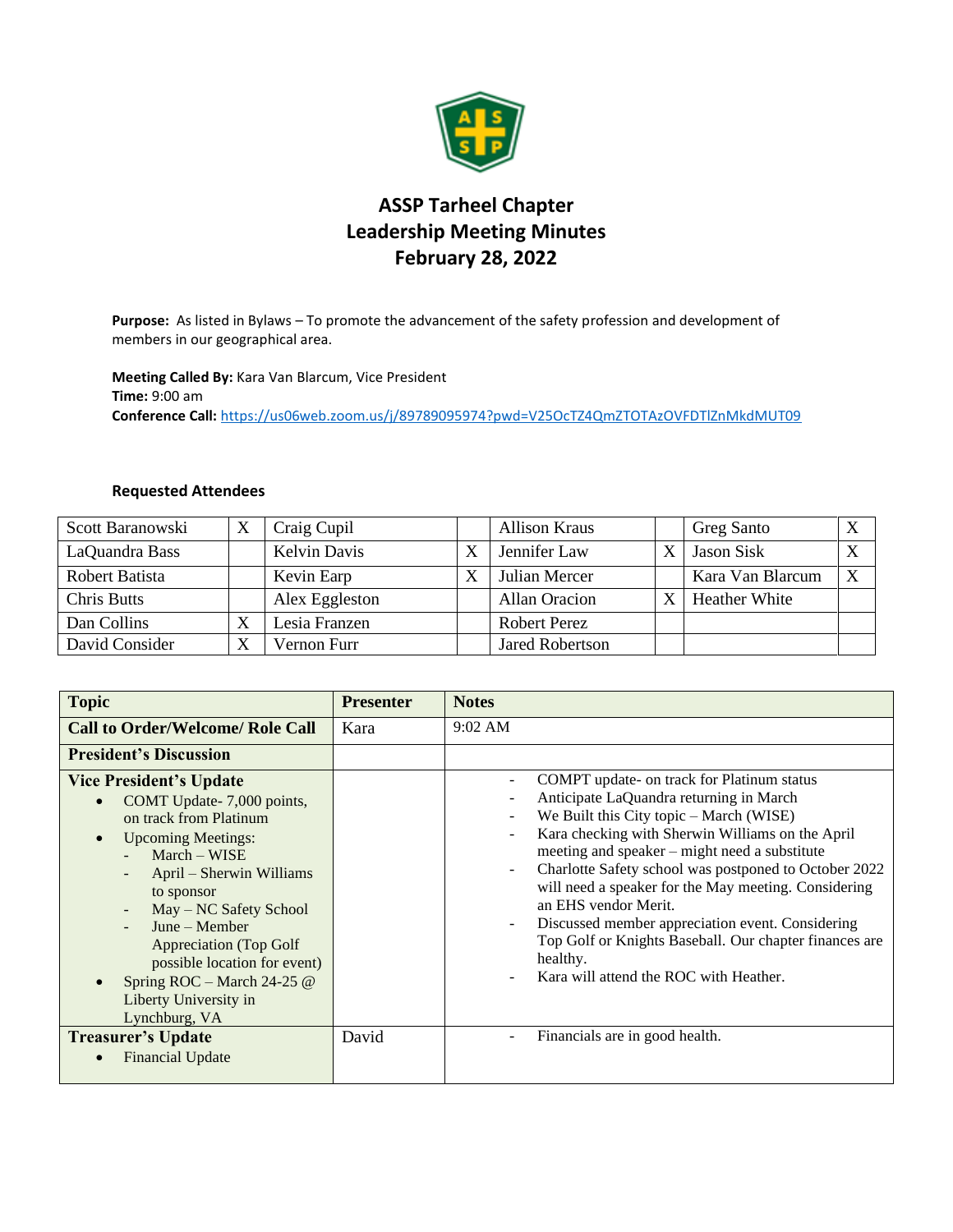

| <b>Secretary's Update</b>                                                  | Kelvin     | No update                                                                                              |
|----------------------------------------------------------------------------|------------|--------------------------------------------------------------------------------------------------------|
|                                                                            |            |                                                                                                        |
|                                                                            |            |                                                                                                        |
| <b>Program Chair</b>                                                       | Jared      | Not in attendance                                                                                      |
| Monthly chapter meeting                                                    |            |                                                                                                        |
| update                                                                     |            |                                                                                                        |
| <b>Chapter Communications/ Public</b><br><b>Relations</b>                  | Allan      | March meeting announcement went out Friday and will<br>$\blacksquare$<br>go out again Tuesday.         |
| Distribute meeting notices 3-4<br>$\bullet$                                |            | A volunteer position went out                                                                          |
| weeks prior to the meeting date                                            |            |                                                                                                        |
| <b>WISE</b>                                                                | Jennifer & | Bio and topic info were sent<br>$\overline{\phantom{a}}$                                               |
| Host at least two WISE event<br>$\bullet$                                  | Lesia      | Remove Lesia from Co-liaison for WISE (opening)                                                        |
| (webinar, social gathering, book                                           |            |                                                                                                        |
| club)<br><b>Update on March Speaker for</b><br>$\bullet$                   |            |                                                                                                        |
| meeting (Women's History                                                   |            |                                                                                                        |
| Month) – Was Bio/topic                                                     |            |                                                                                                        |
| information sent for website?                                              |            |                                                                                                        |
| Update on donations<br><b>BISE</b>                                         | Craig      |                                                                                                        |
| Host at least one BISE event<br>$\bullet$                                  |            | Not in attendance                                                                                      |
| (webinar, social gathering)                                                |            |                                                                                                        |
| <b>Update on Social Event</b><br>$\bullet$                                 |            |                                                                                                        |
| <b>Emerging Professionals</b>                                              | Vacant     | No update<br>÷,                                                                                        |
| Schedule one chapter meeting<br>$\bullet$<br>at UNCC with content relevant |            |                                                                                                        |
| to emerging professionals                                                  |            |                                                                                                        |
| Host at least one EP event<br>$\bullet$                                    |            |                                                                                                        |
| (webinar, social gathering)                                                |            |                                                                                                        |
| <b>HSP</b><br>Host at least one HSP event<br>$\bullet$                     | Robert     | Not in attendance                                                                                      |
| (webinar, social gathering)                                                |            |                                                                                                        |
| <b>Social Media</b>                                                        | Vernon     | Not in attendance<br>$\blacksquare$                                                                    |
| Use social media to connect<br>$\bullet$                                   |            |                                                                                                        |
| with members- discussion                                                   |            |                                                                                                        |
| topics, polls<br>Post job opportunities                                    |            |                                                                                                        |
| Post member achievements                                                   |            |                                                                                                        |
| Did Vernon send link to group<br>$\bullet$                                 |            |                                                                                                        |
| to increase followers of all                                               |            |                                                                                                        |
| social media platforms?<br><b>Foundation Liaison</b>                       | Scott      | DOL (OSHA) - Updating the rule of the PIT for<br>$\overline{\phantom{a}}$                              |
| Updates<br>$\bullet$                                                       |            | General Industry and Construction                                                                      |
|                                                                            |            | Action item: Submit technical comments to Tim                                                          |
|                                                                            |            | Fisher no later than March 31, 2022. Due to timing,<br>this may not be able to wait until your next AC |
|                                                                            |            | meeting.                                                                                               |
|                                                                            |            |                                                                                                        |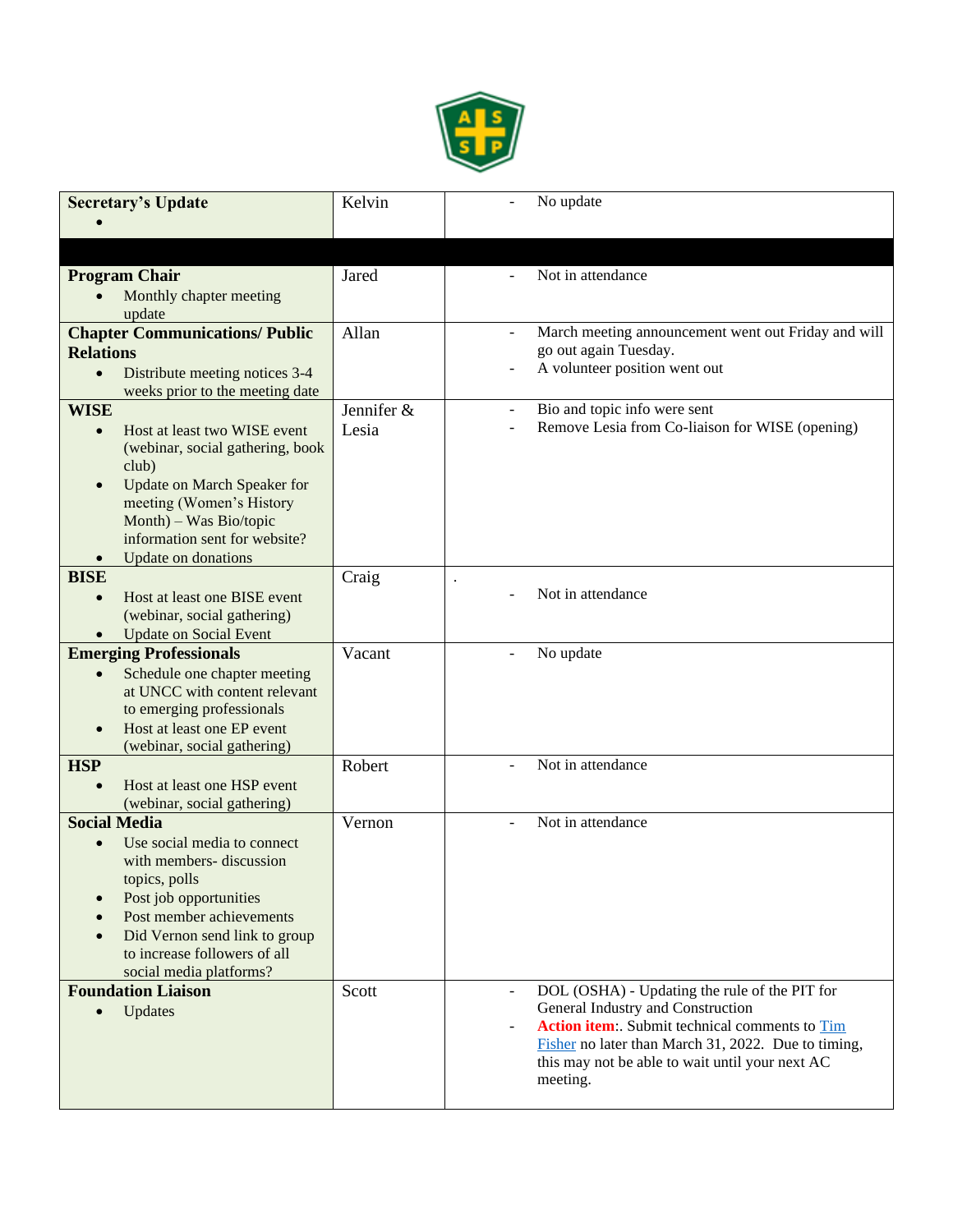

 $\overline{\phantom{a}}$ **FROM**: U.S. Department of Labor | February 15, 2022

## **US Department of Labor announces proposed rule to update powered industrial trucks standard for general industry, construction**

**WASHINGTON** – The U.S. Department of Labor announced today a Notice of Proposed Rulemaking by the department's [Occupational Safety and Health Administration](https://gcc02.safelinks.protection.outlook.com/?url=http%3A%2F%2Fwww.osha.gov%2F&data=04%7C01%7CGamble.Bennett%40dol.gov%7C6e5fda08c58a400efa7208d9f093f543%7C75a6305472044e0c9126adab971d4aca%7C0%7C0%7C637805340577231182%7CUnknown%7CTWFpbGZsb3d8eyJWIjoiMC4wLjAwMDAiLCJQIjoiV2luMzIiLCJBTiI6Ik1haWwiLCJXVCI6Mn0%3D%7C3000&sdata=m2Eumw6NU3z8OvQLt5SKMvB3UkqOGDBNrpeWXfy8ifI%3D&reserved=0) to improve worker safety and health by ensuring the agency's general industry and construction industry rules reflect current industry practice and state-of-the-art technology.

[The proposed rule](https://gcc02.safelinks.protection.outlook.com/?url=https%3A%2F%2Fwww.federalregister.gov%2Fpublic-inspection%2F2022-01155%2Fpowered-industrial-trucks-design-standard-update&data=04%7C01%7CGamble.Bennett%40dol.gov%7C6e5fda08c58a400efa7208d9f093f543%7C75a6305472044e0c9126adab971d4aca%7C0%7C0%7C637805340577231182%7CUnknown%7CTWFpbGZsb3d8eyJWIjoiMC4wLjAwMDAiLCJQIjoiV2luMzIiLCJBTiI6Ik1haWwiLCJXVCI6Mn0%3D%7C3000&sdata=NLODiN5ErvLXOtHLAX4im8AWLVBh%2FSIW5TMJo1AqKng%3D&reserved=0) will update the design and construction requirements for OSHA's powered industrial trucks standards for general industry and construction, including fork trucks, tractors, platform lift trucks, motorized hand trucks and other specialized industrial trucks powered by an electric motor or an internal combustion engine.

Under the proposed rule, OSHA will update its general industry and construction standards for powered industrial trucks by adding references to the latest design and construction requirements published by the American National Standards Institute in conjunction with the Industrial Truck Standards Development Foundation.

The first standard for powered industrial trucks took effect in 1971, based on industry consensus standards in 1969. Since then, national consensus standards have been updated several times.

In addition to updating the design and construction requirements for future manufactured powered industrial trucks, the proposed rule will also address equipment manufactured before the effective date of the final rule.

This proposal is part of a series of regulatory projects by OSHA to update nearly 200 consensus and industry standards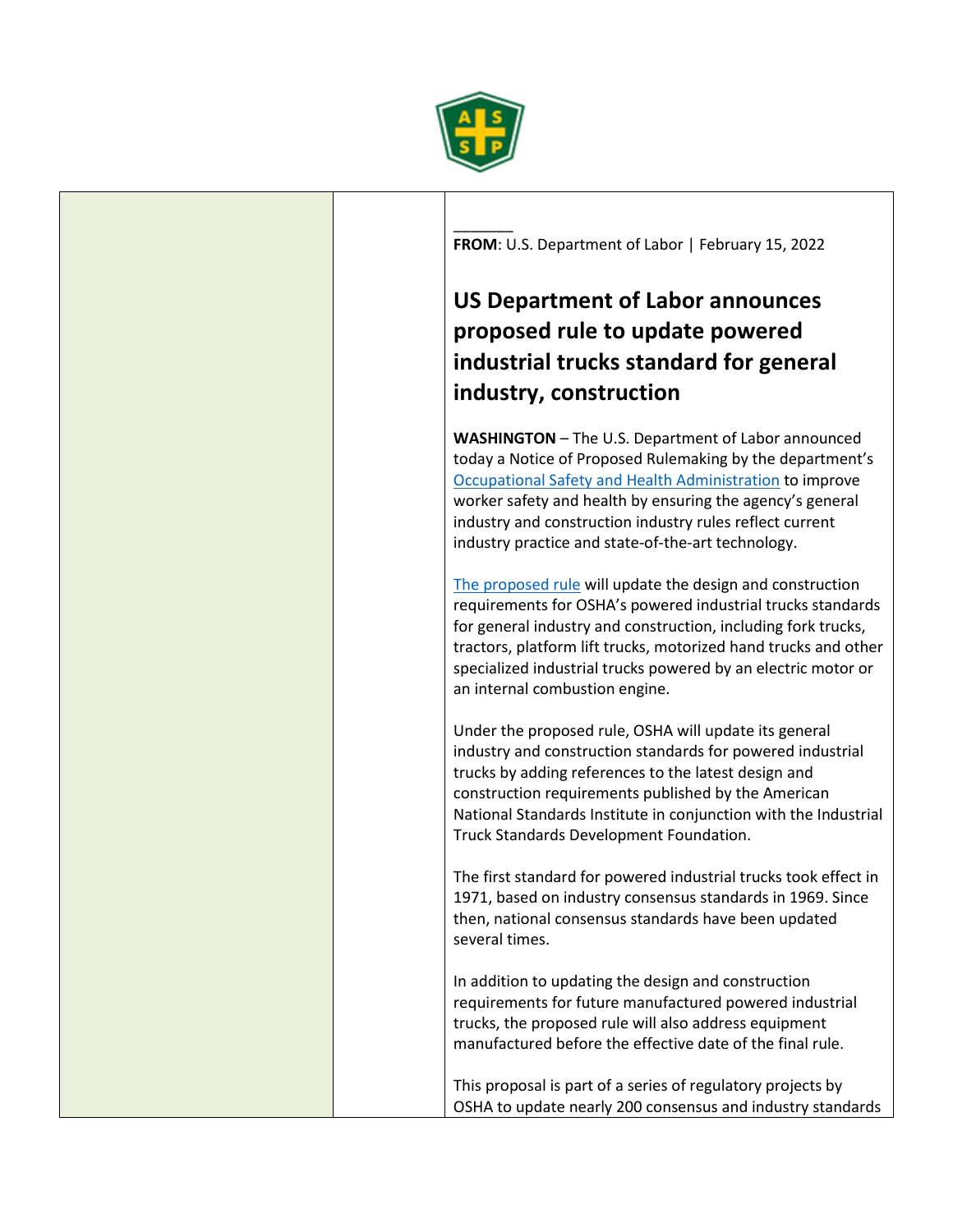

|                                                                                                                                                                                       |                  | to reflect the current versions of consensus and national<br>industry standards.<br>Submit comments online, identified by Docket No. OSHA-<br>2020-0008 at the Federal eRulemaking Portal. Read the<br>Federal Register notice for submission instructions. Deadline<br>for submitting comments is May 17, 2022.<br>Learn more about powered industrial trucks.<br>Learn more about OSHA. |
|---------------------------------------------------------------------------------------------------------------------------------------------------------------------------------------|------------------|-------------------------------------------------------------------------------------------------------------------------------------------------------------------------------------------------------------------------------------------------------------------------------------------------------------------------------------------------------------------------------------------|
| <b>Governmental Affairs</b><br>Updates<br>$\bullet$                                                                                                                                   | Scott            | No update                                                                                                                                                                                                                                                                                                                                                                                 |
| <b>Membership</b><br>Update on new member<br>$\bullet$<br>handout material<br>Update on new member<br>$\bullet$<br>orientation video<br>Membership survey update<br>$\bullet$         | Allison          | We currently have 334 members. Here are the eight<br>$\blacksquare$<br>new members since the last update:<br>Patrick<br>Arvin<br>Jonathan<br>Kee<br>Shannon<br>Priester<br>Snider<br><b>Bryant</b><br>Ursula<br>Tatum<br>Lisa<br>Glass<br>Rachel<br>Gootee<br>Rivera<br><b>Brayan</b>                                                                                                     |
| <b>Professional Development</b><br>Continue certification study<br>$\bullet$<br>group                                                                                                 | Kevin            | Charlotte Regional Safety Conference will be in<br>$\blacksquare$<br>October<br>NC State Safety and Health Conference will be in<br>Beaufort, NC in May 2022                                                                                                                                                                                                                              |
| <b>Awards &amp; Honors</b><br>Acknowledge Long Service<br>Award                                                                                                                       | Vacant           | Regional SPY application extended to March 1, 2022,<br>to submit.                                                                                                                                                                                                                                                                                                                         |
| <b>Construction Roundtable</b><br>Summary of previous meeting<br><b>Upcoming meeting</b>                                                                                              | Jason            | No update (seeking Kenny Bob -Travelers's contact)                                                                                                                                                                                                                                                                                                                                        |
| <b>Nominations &amp; Elections</b><br>Nominations and elections<br>$\bullet$<br>Need a secretary for next<br>year<br>Ensure PR Team is reaching out<br>$\bullet$<br>to the membership | Heather          | Still need a secretary for next year - for Ballot<br>Recently sent out a post for Nominations and Elections                                                                                                                                                                                                                                                                               |
| <b>Delegate Update</b><br>Delegate Information<br>$\bullet$                                                                                                                           | Greg/<br>Heather | Meeting - voting closes in March<br>Options to vote on include selling the HQ office and<br>move to leased space                                                                                                                                                                                                                                                                          |